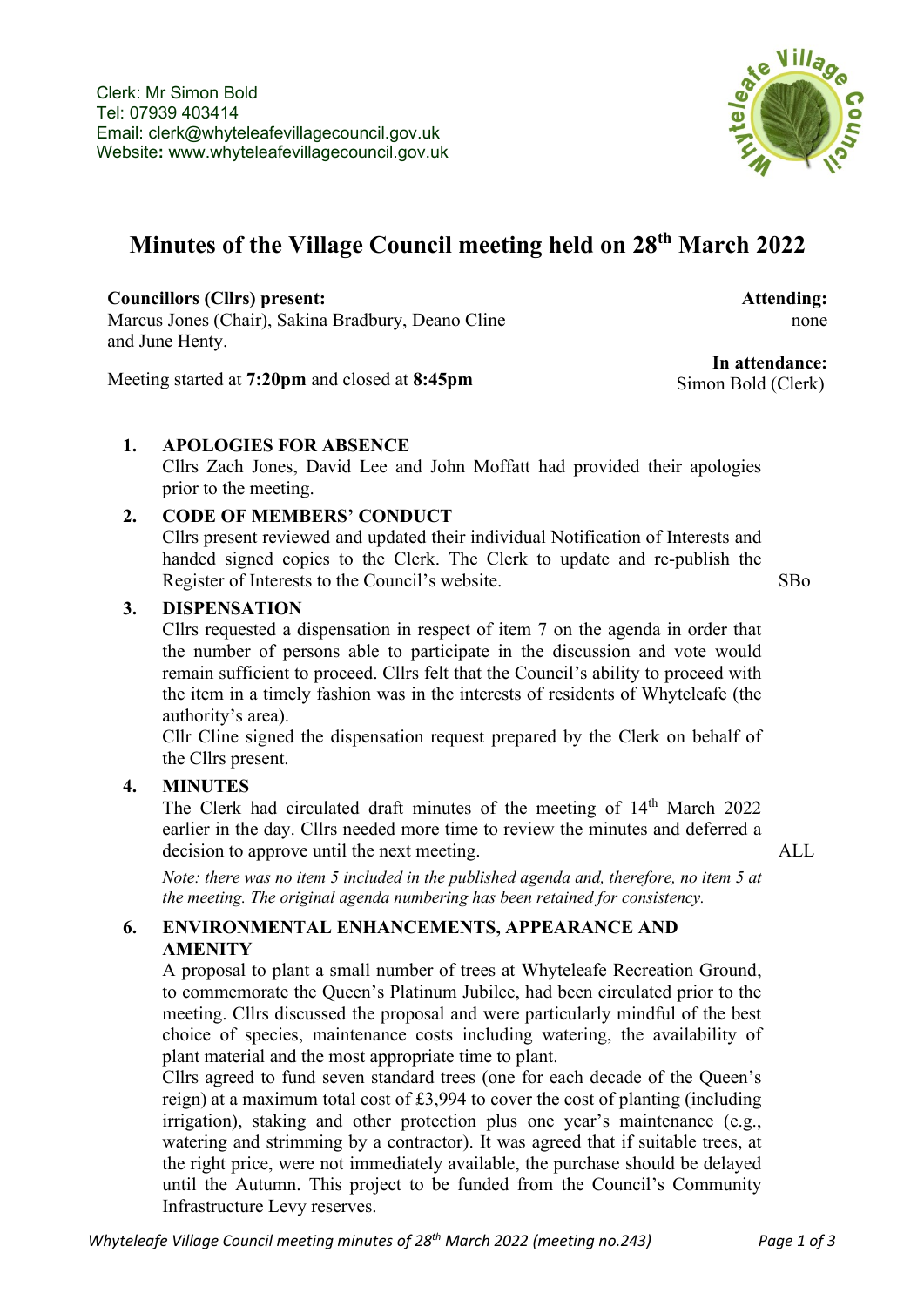

Cllrs also acknowledged the importance of ongoing aftercare for a further two years and noted that annual provision of approx. £1,700 would be required for this.

The Clerk to procure an individual standard tree for the Community Garden, as SBo agreed by Cllrs under item 11 of the last meeting, and to arrange its planting prior to the Queen's Platinum Jubilee weekend. The maximum cost for this had been set at £200 funded from the Council's Environmental Enhancements budget. Cllrs to make arrangements to unveil a commemorative plaque at this ALL location in June.

Cllr M Jones, with the help of the Clerk, to provide suggestions at the next MJ Council meeting on how the promotion and appearance of the Community SBo Garden might be improved.

## **7. GRANT SCHEME 2022/23**

A copy of a grant application on behalf of the Whyteleafe Community Hub Jubilee Committee had been circulated prior to the meeting.

Cllr Jones briefly summarised the contents of the completed application including the breadth of the Committee's membership, its role to organise Queen's Platinum Jubilee celebrations in Whyteleafe and an outline of the proposed financial controls covering all of the Committee's activities. He advised that it was the intention of the Committee to operate on a not-for-profit basis and that no surplus funds were expected at the end of the day.

Cllrs approved a donation of £3,000 using the Queen's Jubilee grant budget 2022/23 (see also item 9). The Clerk to confirm the award in writing and SBo remind the applicant of the Council's Grant Scheme's terms and conditions and the requirement of the Committee to maintain and make available, if requested, its financial records.

## **8. PUBLICITY AND COMMUNICATIONS**

Cllr Jones had provided a draft article for publication about Whyteleafe Football Ground being designated an Asset of Community Value by Tandridge District Council. The Clerk to distribute for publication in May 2022 and SBo upload copies to the Council's website.

The Clerk to send a written 'thank you' to the local First Responders in respect of their invaluable contribution to the recent Annual Parish Meeting SBo (defibrillator demonstration).

## **9. PAYMENTS AND EXPENDITURE**

The Clerk had circulated a list of payments prior to the meeting to which the grant payment relating to item 7 was added. The full and final list of payments totalling £7,083.54 authorised by Cllrs is shown at Appendix 1: Schedule of Payments. The Clerk to dispense these payments.

The Clerk to circulate details of future training courses provided by the Surrey Association of Local Councils and Cllrs to advise the Clerk of any items of ALL interest. SBo

#### **10. NEXT MEETING(S)**

The next scheduled meeting to take place on Monday 9<sup>th</sup> May 2022 at St Luke's ALL Church, Whyteleafe Hill, Whyteleafe.

SBo